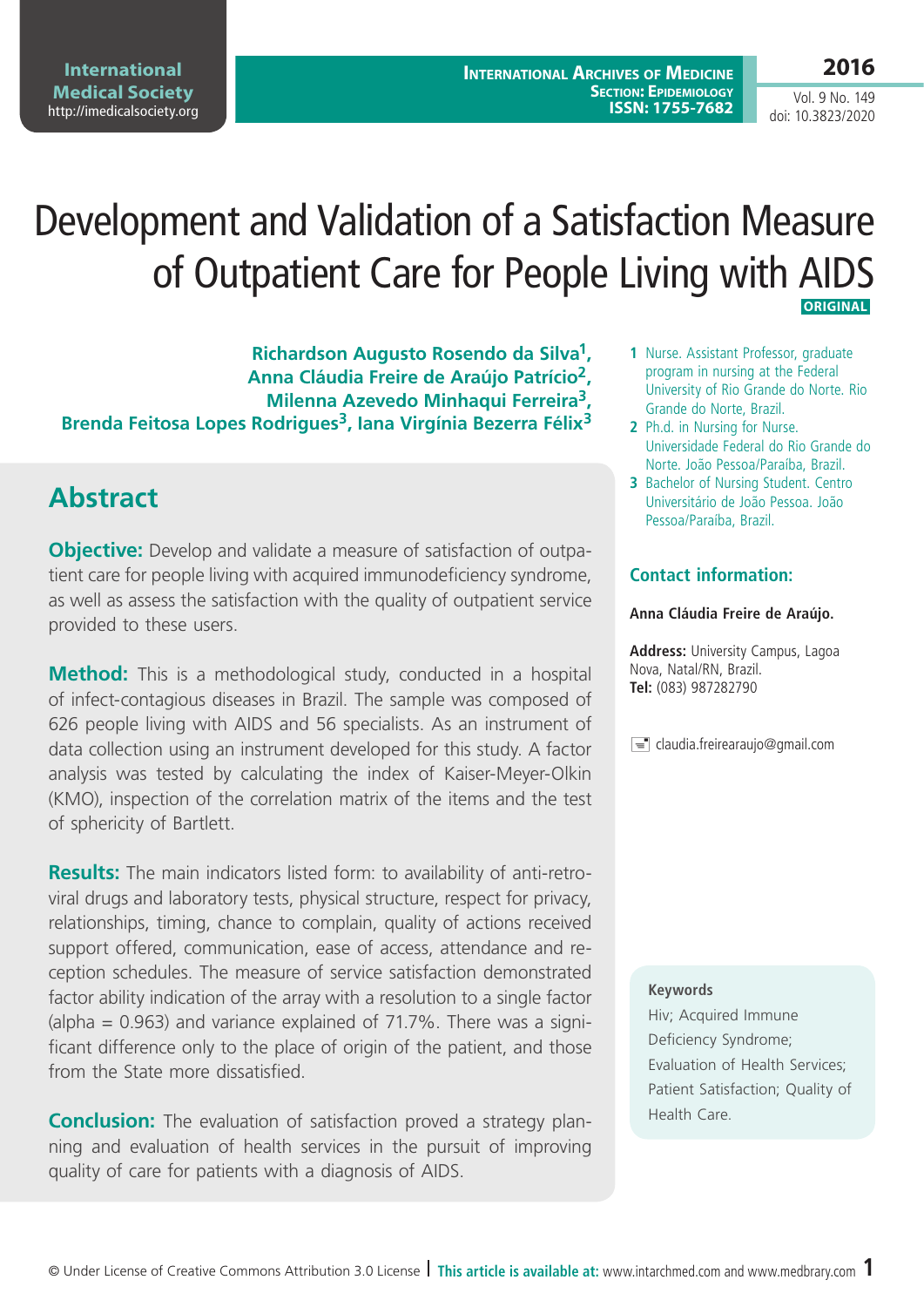Vol. 9 No. 149 doi: 10.3823/2020

**2016**

### **Introduction**

Acquired immunodeficiency syndrome (aids) still constitutes a major challenge to global public health. Currently all the geographical areas of the world have people living with human immunodeficiency virus (HIV) [1]. According to the Joint United Nations programme on HIV/aids (UNAIDS) worldwide there is 35.3 million people living with HIV. It is estimated that 0.8% of adults aged 15-49 years in the world living with the virus and 9,700,000 people are in treatment [2, 3].

The Brazil is the country in Latin America with the largest number of reported cases since the beginning of the epidemic, being logged, according to the Ministry of health (MS) from 1982 until June 2014, 656,701 cases of AIDS [2, 3]. On the other hand, has advanced in public policies to combat the disease, with the support of international agencies, becoming focus of civil society organizations, philanthropic, religious, among others [1, 4].

In this perspective, the assessment of policies and actions on health up is essential to the elaboration of strategies to the correct destination. This evaluation contributes to show the condition of society and prevent the waste of resources, the implementation of health programs ineffective. The evaluation of health care is one of the ways of managing to get the quality of service provided, i.e. intentional process, political and technical, configuring itself as an ethical and social responsibility. In this evaluation process, are conspicuous by their user satisfaction in all the peculiarities of local services for adherence to treatment is increasingly effective [2, 3].

Evaluation methodologies that incorporate user vision are seen as part of a paradigm in which to reaffirm the principles concerning individual rights and citizenship, as expressed in the concepts of humanization and user rights. In this way, the Act of evaluating appears as a constant requirement, present in all the activities of health assistance, because it is assumed, that should precede decisions, whether they are simple or complex, in search of better alternatives and/or results [5].

Therefore, the assessment can acquire various aspects and dimensions, and can be understood as a process or an instrument. Therefore, the construction of instruments which evaluate the quality of health is a methodological tool that instrumentalism the support of decisions arising from the dynamic of health services [5].

To justify the development of a study integrative review in search of scientific productions published over the past five years, about the subject in question. So, using the computerized databases the Virtual Health Library (VHL): Latin American literature and Caribbean (Lilacs) and International Literature in Biomedical and Health Sciences (Medline); SCO-PUS and (Cumulative Index to Nursing and Allied Health Literature) CINAHL, employing the following intersections: Acquired Immunodeficiency Syndrome HIV Health Services Evaluation, Patient Satisfaction, Quality of Health Care. There has been a lack of research on the development of instruments to measure the satisfaction of people living with aids to the outpatient and hospital level.

Thus, the achievement of this study on the need to develop a measure to meet the satisfaction of users face the specialized outpatient level assistance services for people living with aids.

In this sense the research in screen back as relevance to meet the indicators to measure satisfaction of health services, to support the discussion of strategies to improve the health care of people living with aids.

From the knowledge gap identified on the subject in the scientific literature, wonders: What are the indicators required to compose a measure of satisfaction of outpatient care for people living with aids?

From the problematic, the present study aimed to develop and validate a measure of satisfaction of outpatient care for people living with acquired immunodeficiency syndrome, as well as assess the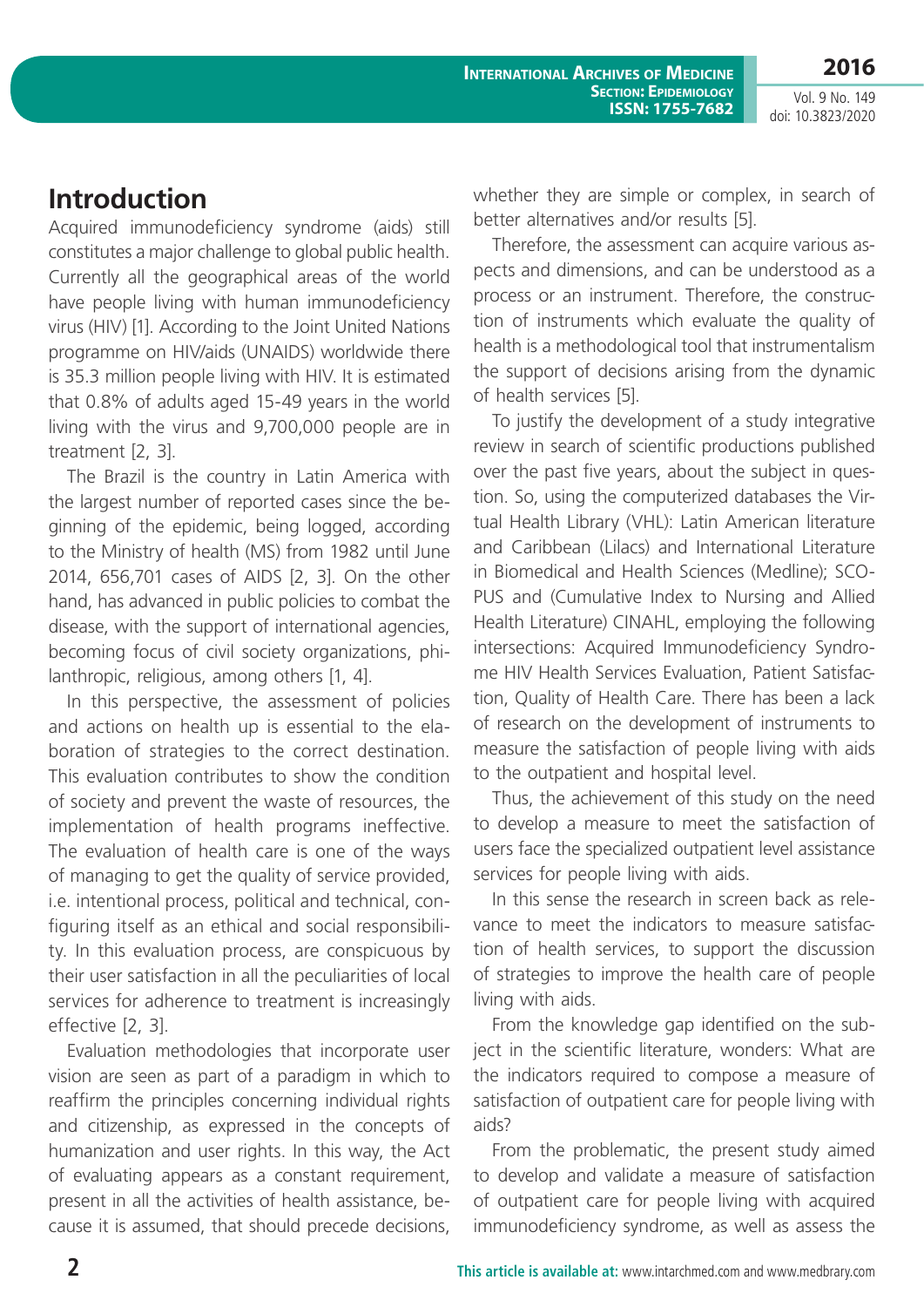Vol. 9 No. 149 doi: 10.3823/2020

satisfaction with the quality of outpatient service provided to these users.

#### **Method**

This is a methodological study, with a quantitative approach, carried out in a reference Centre for AIDS treatment in northeastern Brazil.

The population was constituted of hospitalized patients in that study unit, as well as Brazilian researchers, who could act as specialists, registered in Lattes platform, the Conselho Nacional de Desenvolvimento Científico e Tecnológico (CNPq).

Participated in this study 626 people living with aids, met during the period from June to December 2011. For the selection of the participants in the study were met the following inclusion criteria: have the diagnosis confirmed aids doctor and be over 18 years. With search exclusion criteria were deleted those users followed less than 06 months in outpatient clinic of the hospital. Already the expert sample was selected intentionally from the assessment of their resumes to the content validation research instrument. To this end, a search through the Lattes platform. Were listed as specialists: Faculty of graduate with training in the area of health and health professionals with higher level.

The experts were selected through the curriculum lattes using search tools, based on the following inclusion criteria: Faculty of graduate and/or health professionals in primary health care; post-graduation stricto sensu or lato sensu in the area of public health, public health, health sciences and/or health management; research related to the control of HIV/ Aids in the past five years; professional performance equal to or greater than two years. Sample delimited-if the 56 health professionals residing in several States of Brazil, so the research was developed by means of electronic mail.

The initial contact was made by means of invitation letter, specifying the evaluation criteria and the request for assessment and, after the acceptance, the instrument and the informed consent (TFCC), outlining the study, explaining about the objects, of the justification for the achievement, ethical aspects (emphasizing the anonymity), were sent to the participants.

The instrument that subsidized data collection was composed of two steps. The first sought to characterize sociodemographic and health aspects of users, including information such as age, sex, address, origin, educational level, household income, color and current disease-related data. On Monday, aimed to identify how users assess the quality of health care of people living with aids, addressing issues relating to the operation of the outpatient unit in the inpatient.

To do so, in the second stage, 12 evaluation indicators were used: physical structure; respect the privacy of users; relationship professionals/users; opportunity to make complaints; support offered by the service; communication; reception; convenience of opening hours; availability of anti-retroviral drugs and laboratory tests; ease of access to services, punctuality of professionals; quality of the shares received.

The data obtained were analyzed through descriptive statistical procedures, in order to verify the distribution of responses for items in order to obtain conclusions about the normality of the distribution.

A factor analysis was tested by calculating the index of Kaiser-Meyer-Olkin (KMO), inspection of the correlation matrix of the items and the test of sphericity of Bartlett, as stated by Tabachnick and Vivek [6].

After calculating the factorial more satisfactory solution, it was verified the internal reliability of each factor, by calculating Cronbach's alpha and the arithmetic mean of the item-total correlations. The end result of the measurement was used for bivariate analysis Chi-square tests with the aim of comparison groups.

The project was approved by the Committee of Ethics in research with human beings at the Federal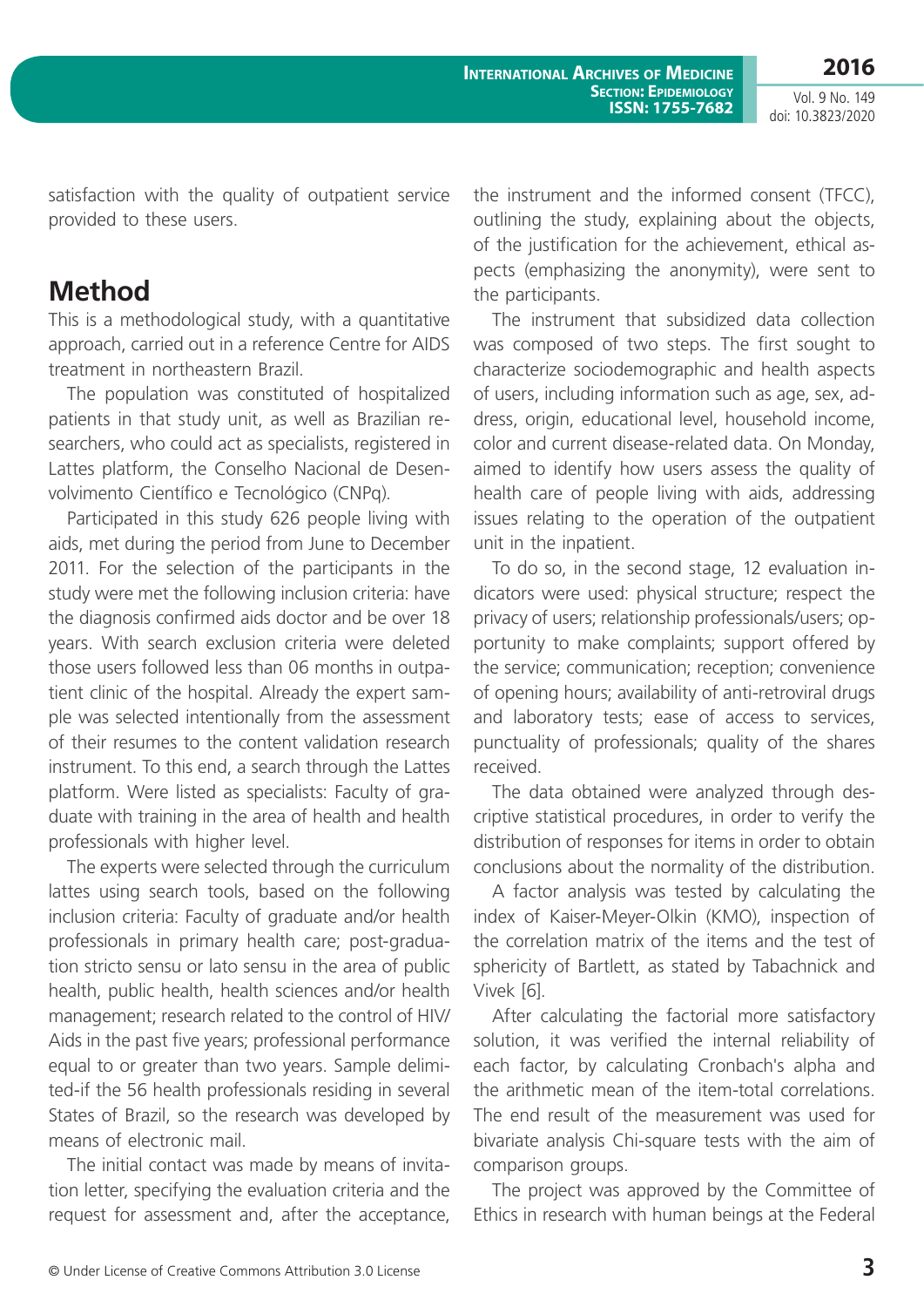**2016** Vol. 9 No. 149

doi: 10.3823/2020

University of Rio Grande do Norte, under paragraph CAAE. 0063.0.051.000-07, and followed all the legal regulations. Before you begin data collection, study participants were clear about the purpose of the research and reading the prior informed consent (TFCC) with following signature of the who accepted to participate in the study.

#### **Results**

With regard to the characterization of respondents, identified 360 (57.5%) men and 266 (42.5%) women, aged 20 and 62 years (38.35  $\pm$  10.3), where 382 (61.0%) had up to 40 years of age. Most of those surveyed 356 (56.9%), resided in the capital of the State of Rio Grande do Norte, had until 9 years of schooling 336 (53.7%) were single 288 (46.0%), Tan color 360 (57.5%), with family monthly income of up to two minimum wages 422 (67.4%) worked in the area of services 274 (43.8%), and were predominant form of contamination the heterosexual 374 (59.7%).

As for the user input for tracking in service, 496 (79.2%) exhibited any sign or symptom of indication and 248 immunodeficiency (39.6%) made use of illicit drugs prior to the diagnosis of the disease. However, 534 (85.3%), only took note of the disease after joining in this service.

The **Table 1** shows variables on number of hospitalizations and type of assistance received by comparing the groups of patients from the capital and the interior of the State of Rio Grande do Norte, northeastern Brazil.

Identified the significant difference regarding the history of hospitalizations, and patients from the inside with a greater number of hospitalizations and an extensive history of abandonment of the treatment. Beyond therapy, assistance with greater accessibility for patients from the capital.

The inspection of the correlation matrix for the items of service evaluation showed 100% of cases **Table 1.** Number of hospitalizations, type of assistance received, abandoning treatment for patient groups in the capital and interior, Natal/RN, Brazil, 2011 ( $n = 626$ ).

|                                         | <b>Origin</b> |              |         |  |  |  |
|-----------------------------------------|---------------|--------------|---------|--|--|--|
| <b>Variables</b>                        | Capital (%)   | Interior (%) | (p)     |  |  |  |
| Never been<br>hospitalized              | 61.5          | 741          | < 0.001 |  |  |  |
| 1 to 3 times<br>hospitalized            | 31.2<br>50.0  |              |         |  |  |  |
| 4 or more times in<br>the hospital      | 7.3           | 25.9         |         |  |  |  |
| Medical assistance                      | 100           | 100          |         |  |  |  |
| Assistance of nurse                     | 65.7          | 64.4         | 0.738   |  |  |  |
| Assistance of<br>psychologist (a)       | 32.0          | 21.5         | 0.003   |  |  |  |
| Student assistance (a)                  | 45.5          | 51.9         | 0.116   |  |  |  |
| Assistance of a social<br>worker        | 52.2          | 40.7         | 0.004   |  |  |  |
| Physical therapist<br>assistance        | 9.6           | 3.4          | 0.001   |  |  |  |
| Pharmaceutical<br>assistance (a)        | 80.9          | 77.8         | 0.338   |  |  |  |
| Auxiliary nursing<br>assistance         | 73.0          | 71.1         | 0.595   |  |  |  |
| Nutritional assistance                  | 1.7           | 2.2          | 0.628   |  |  |  |
| Abandonment of the<br>treatment         | 12.4          | 65.9         | < 0.001 |  |  |  |
| <b>Source:</b> data of the researchers. |               |              |         |  |  |  |

(items) with significant coefficients and greater than 0.40 (between 0.41 and 0.78), factor ability indication of the matrix **(Table 2)**.

The exploratory factor analysis of evaluation was made with the method of extraction of principal components and rotation. The index of Kaiser-Meyer-Olkin confirmed the appropriateness of the model for a factor (KMO = 0.957). In **Table 3** are the items with their respective factorials and loads the value of Cronbach's Alpha for the factorial end solution. The analysis showed a consistent aggregation of items following the theoretical construction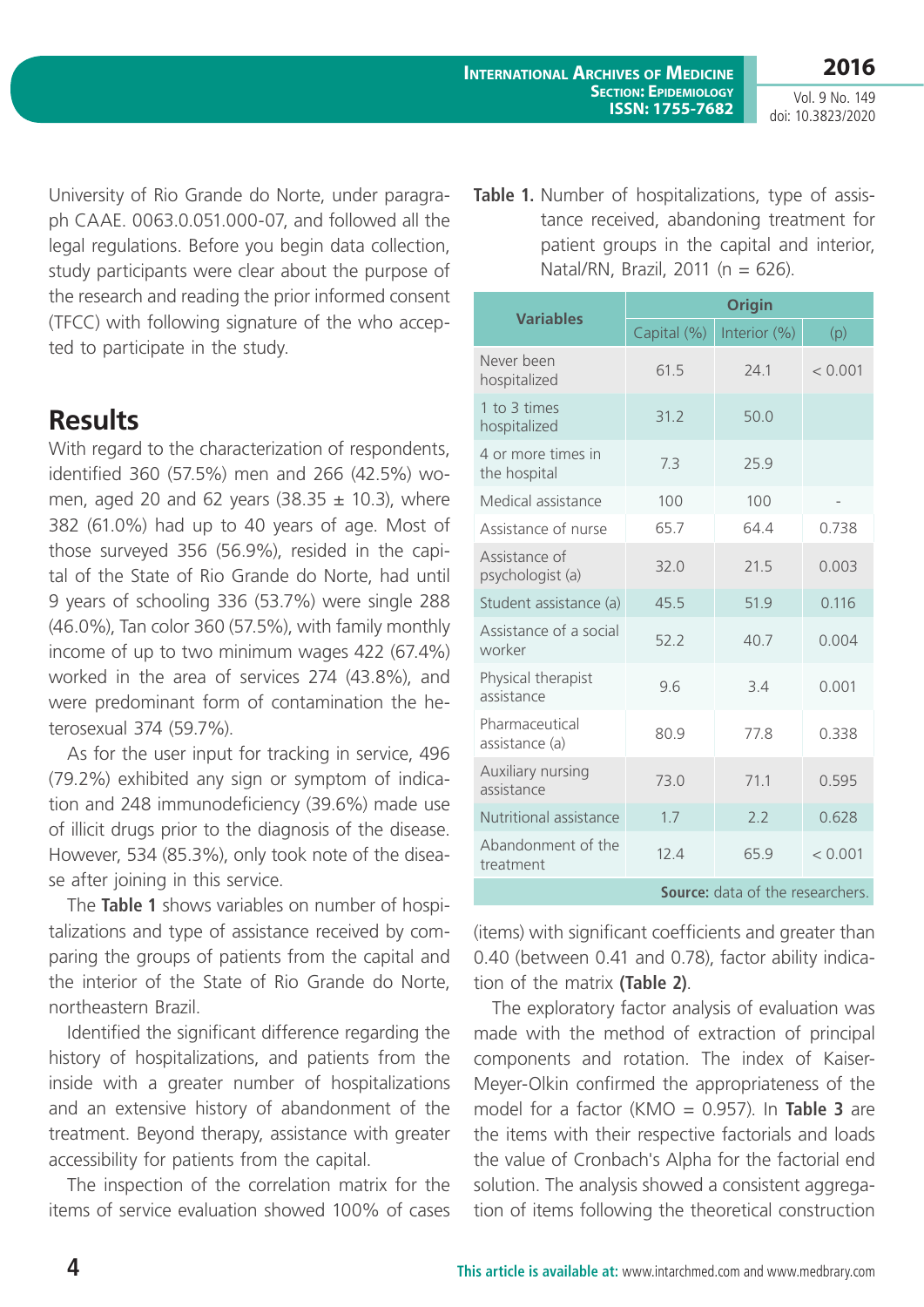**2016**

Vol. 9 No. 149 doi: 10.3823/2020

| n              | <b>Variables</b>                                                  |                | $\overline{2}$   | 3                                     | 4                        | 5               | 6            | 7              | 8              | 9     | 10             | 11    | $12 \overline{ }$ |
|----------------|-------------------------------------------------------------------|----------------|------------------|---------------------------------------|--------------------------|-----------------|--------------|----------------|----------------|-------|----------------|-------|-------------------|
| $\overline{1}$ | Availability of anti-<br>retroviral drugs and<br>laboratory tests | $\overline{1}$ |                  |                                       |                          |                 |              |                |                |       |                |       |                   |
| 2 <sup>1</sup> | Physical Structure                                                | ,606           | $\left  \right $ |                                       |                          |                 |              |                |                |       |                |       |                   |
| 3              | Respect the privacy                                               | , 635          | , 747            | $\mathbf{1}$                          |                          |                 |              |                |                |       |                |       |                   |
| $\overline{4}$ | Professional and user<br>Relationship                             | , 655          | , 788            | , 763                                 | $\overline{\phantom{0}}$ |                 |              |                |                |       |                |       |                   |
| 5              | Timeliness of health<br>professionals                             | , 701          | , 588            | , 673                                 | , 685                    | $\mathbf{1}$    |              |                |                |       |                |       |                   |
| 6              | Opportunity to<br>complain                                        | ,603           | , 588            | , 580, 631                            |                          | , 674           | $\mathbf{1}$ |                |                |       |                |       |                   |
| $\overline{7}$ | Quality of the shares<br>received                                 | , 740          | , 664            |                                       | , 645, 709, 717          |                 | , 645        | $\overline{1}$ |                |       |                |       |                   |
| 8              | Support offered in<br>the service                                 | , 720          | , 669            | $\vert$ , 654 , 736 , 672 , 593 , 736 |                          |                 |              |                | $\overline{1}$ |       |                |       |                   |
|                | 9 Communication                                                   | ,828           | , 673            | , 707                                 | , 750                    | , 763           | , 637        | , 814          | , 786          | -1    |                |       |                   |
|                | 10 Ease of access                                                 | , 794          | , 701            | , 730                                 | , 749                    | , 741           | , 651        | , 805          | , 804          | , 893 | $\overline{1}$ |       |                   |
|                | 11 Opening hours                                                  | , 902          | , 670            |                                       |                          | , 704, 727, 772 | ,672         | , 822          | , 799          | , 918 | , 887          | 1     |                   |
|                | 12 Greeting                                                       | , 539          | ,470             | ,442                                  | , 470                    | , 486           | $,416$ , 521 |                | , 541          | , 625 | , 599          | , 616 |                   |

Table 2. Correlation matrix for items of service assessment, Natal/RN, Brazil, 2011 (n = 626).

**Source:** data of the researchers. \*: Note all values are significant at  $p < 0.001$ .

**Table 3.** Categorization of satisfaction measurement indicators to evaluate the service, Natal/RN, Brazil, 2011 ( $n = 626$ ).

| <b>Variables</b>                                              | 1 factor Alpha = $0.963$ |                |  |  |  |
|---------------------------------------------------------------|--------------------------|----------------|--|--|--|
|                                                               | M                        | H <sup>2</sup> |  |  |  |
| Greeting                                                      | 3.35                     | 0.426          |  |  |  |
| Opening hours                                                 | 3.27                     | 0.885          |  |  |  |
| Ease of access                                                | 3.28                     | 0.859          |  |  |  |
| Communication                                                 | 3.25                     | 0.867          |  |  |  |
| Support offered in the service                                | 3.06                     | 0.743          |  |  |  |
| Quality of the shares received                                | 3.11                     | 0.763          |  |  |  |
| Opportunity to complain                                       | 2.95                     | 0.571          |  |  |  |
| Punctuality                                                   | 3.04                     | 0.701          |  |  |  |
| Professional and user relationship                            | 2.99                     | 0.732          |  |  |  |
| Respect the privacy                                           | 2.94                     | 0.668          |  |  |  |
| Physical structure                                            | 2.90                     | 0.646          |  |  |  |
| Availability of anti-retroviral<br>drugs and laboratory tests | 3.35                     | 0.748          |  |  |  |
| <b>Source:</b> data of the researchers.                       |                          |                |  |  |  |

**Table 4.** Comparison between patients for the solution of the satisfaction evaluation measure, by origin, age and sex, Natal/RN, Brazil, 2011 ( $n = 626$ ).

| <b>Variables</b>                        | <b>Satisfaction</b> | t(p)      |  |  |
|-----------------------------------------|---------------------|-----------|--|--|
| Origin                                  |                     |           |  |  |
| Capital                                 | 3.70                | 21.98     |  |  |
| Interior                                | 2.58                | (< 0.001) |  |  |
| Age                                     |                     |           |  |  |
| $<$ of 40 years                         | 3.26                | 1.45      |  |  |
| $>$ of 40 years                         | 3.16                | (0.146)   |  |  |
| Sex                                     |                     |           |  |  |
| Male                                    | 3.17                | 1.61      |  |  |
| Female                                  | 3.28                | (0.107)   |  |  |
| <b>Source:</b> data of the researchers. |                     |           |  |  |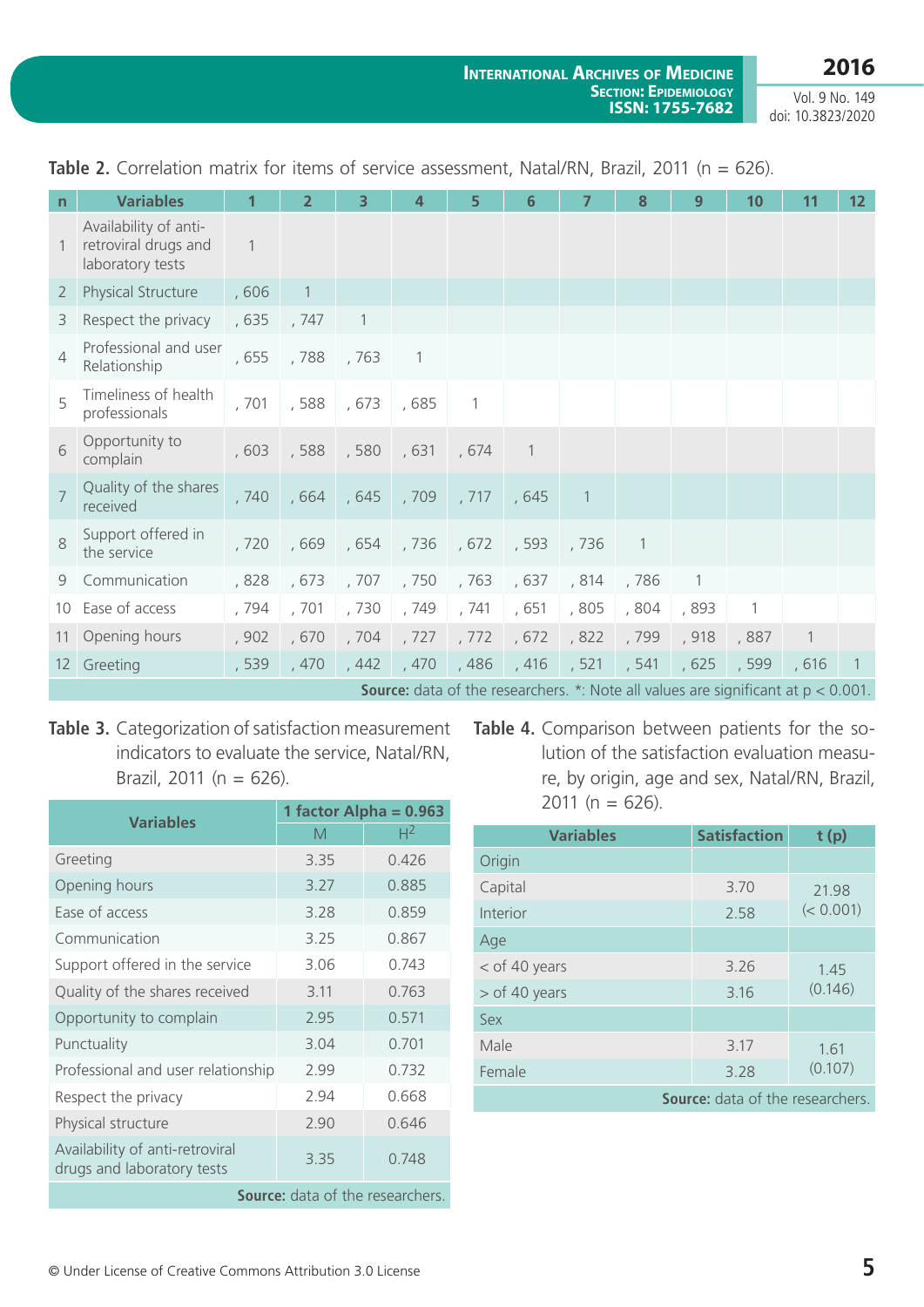**2016**

Vol. 9 No. 149 doi: 10.3823/2020

of the scale. The factorial solution by a factor of approximately 71.7% of the explained variance.

A comparison between patients from the interior and from the capital to the solution of the satisfaction evaluation measure. For the final score was used the arithmetic of correlation item-total for the 12 items in the solution. **Table 4** presents comparisons between groups of patients by origin (and capital), age and gender. Only the origin presented significant difference for service assessment, coming from inside more dissatisfied.

## **Discussions**

Evaluate a service is something complex, being one of the main features of the importance of the relationship between the service provider and the user, as well as the variation in the quality of the service provided [7, 8].

Services are intangible, being judged by performance and by the experiences lived by those who use them, at the same time are heterogeneous, with possibility of performance and different trials, as the provider and the user [9].

In this way, the relationship between expectations and perceptions of users relate as follows: when the expectations are smaller than perceptions, the perceived quality is good; When the expectations are the same as perceptions, the perceived quality is acceptable; When the expectations are greater than the perceptions, the perceived quality is bad [9].

The measure of satisfaction from customer service proved effective as a tool for the evaluation of health service, becoming a sensitive indicator of the service provided, the treatment adherence and health professionals-patient. This evaluation strategy is targeting to guide decision-making, as part of the planning and evaluation processes of these services [10].

From the calculation of the index of Kaiser-Meyer-Olkin (KMO), inspection of the correlation matrix of the items and Bartlett's sphericity test it was found the measure of satisfaction indicators, these being: to availability of anti-retroviral drugs and laboratory tests, physical structure, respect for privacy, relationships, timing, opportunity to complain about quality of actions received support offered, communication, ease of access, opening hours and host [9].

Factorial structure similar previously has been identified in a study developed in the same cultural context. The dimension that is more associated with the perception of quality of care according to patient satisfaction presented as main indicators regarding aspects affective behavior and communication skills of the service provider. These items presented high loads factorials [11].

According to the Joint Commission Accreditation of Healthcare Organizations (JCAHO) one can describe as the indicator measuring the performance of functions, systems or processes, as well as the statistical value that indicates the condition or direction of the performance of a process or reach a goal over time [12]. The indicators measure qualitative and/or quantitative relating to the environment, the structure, the processes and the results [13].

In a study developed by the Hospital Management Core of Associação Paulista de Medicina (NAGEH) Universidade Federal de São Paulo (USP) presented the main indicators of satisfaction of outpatient and domiciliary care users, these are the most prevalent: communication, ease of access, and the host, front evaluation of the quality of the service, corroborating with the findings of the survey. However, the study also highlights how big indicator ambivalence, the amount of employees, because the deficiency of manpower in health services entails an unsatisfactory assistance against the needs of the population [14].

The analysis of the data, the present study showed a higher incidence statistical indicators for the measurement of satisfaction, which was confirmed by reliability calculated from the coefficient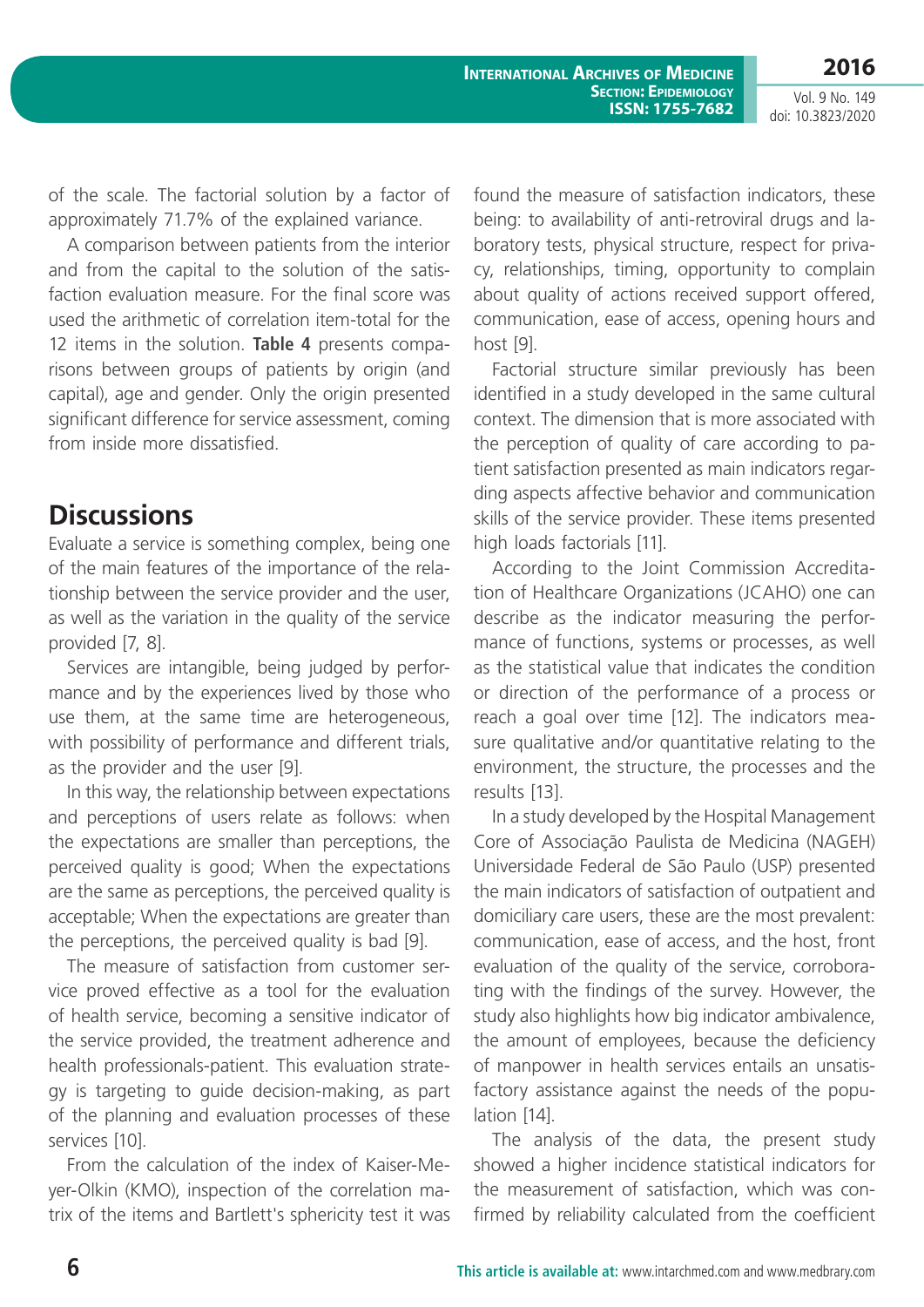**2016** Vol. 9 No. 149

doi: 10.3823/2020

of Cronbach's alpha (α> 0.8). So, ease of access, opening hours and reception indicators of higher incidence statistics.

The findings of the survey are consistent with a study developed by Universidade Federal do Rio Grande do Sul, Brazil's primary health attention with 354 users. The same denotes that the highest incidence indicators for the measurement of satisfaction were the physical structure, timeliness, ease of access, and access times [15].

In research conducted in Rio de Janeiro for the evaluation of outpatient assistance to persons with HIV/AIDS according to the vision of users, form the indicators: perception of physical space, access/use, the waiting time for care and service perception in general [16].

In this study it was possible to observe that in held in Rio de Janeiro, was rated positively the reception and quality of clinical medical and social services, access to services, purchase of condoms and medicines and the ease to make queries. However, negatively, were highlighted the delay in receiving test results, waiting time for an appointment to return, long stay in the waiting room for consultation, physical structure uncomfortable and difficulty in getting care at another referenced service [16].

Already in a specific service of these users, the pre-test counseling in testing and counseling centers, also located in Rio de Janeiro, Brazil, that was rated according to its infrastructure, host, relationship-health professional UI enhancements and territoriality, access and availability. In this study, 58.1% of respondents reported being very satisfied with the service and 38.7% satisfied. Although found a high rate of satisfaction, was also found complaints about the structural and procedural aspects that demand attention and commitment to improving the quality of service provided [17].

In another reality, the availed user satisfaction on the specialty HIV/AIDS service in five districts of the province, in South Africa, getting a random 975 sample for patients. User satisfaction is measured through indicators: medical assistance relation with respect to procedures, cleaning of premises, privacy while conducting the examinations, so confidentiality medical records, health information on HIV/AIDS, the opportunity to ask questions, language used during the consultations, ease in opening hours, respect demonstrated by nurses, information provided by nurses in attendance, before the query wait time [18].

This study shows a slight variation in the choice of indicators for the medical of user satisfaction, however showed that some of them even being used in cultural realities and socioeconomics do not change.

This study showed that there were differences between the service user satisfaction resident in inland cities and the capital, being the patients from the inside with a greater number of hospitalizations and an extensive history of abandonment of the treatment. Related to the location of the study, we can infer that this fact is related to a lower offer specialized care in HIV/AIDS in the municipalities of the interior, the State capital, where is located the State reference service for infect-contagious diseases. Which reflects the effective follow-up of these patients, as many to be met must travel hours until they came to the specialist services.

In another study carried out also in a State of the Northeast region, showed that the multiprofessional team work is still in deficit, often being the minimum satisfactory and team with a shortage of professionals. Users have reported the importance of the integral and interdisciplinary care entering the biomedical model still prevails rooted culturally centered in health care and in conducting examinations and procedures. In this way, the organization of work influence directly in the identification and resolution of problems related to the service user, reflecting his satisfaction [19].

In this sense, the use of databases is a successful and effective experience in analyzing, monitoring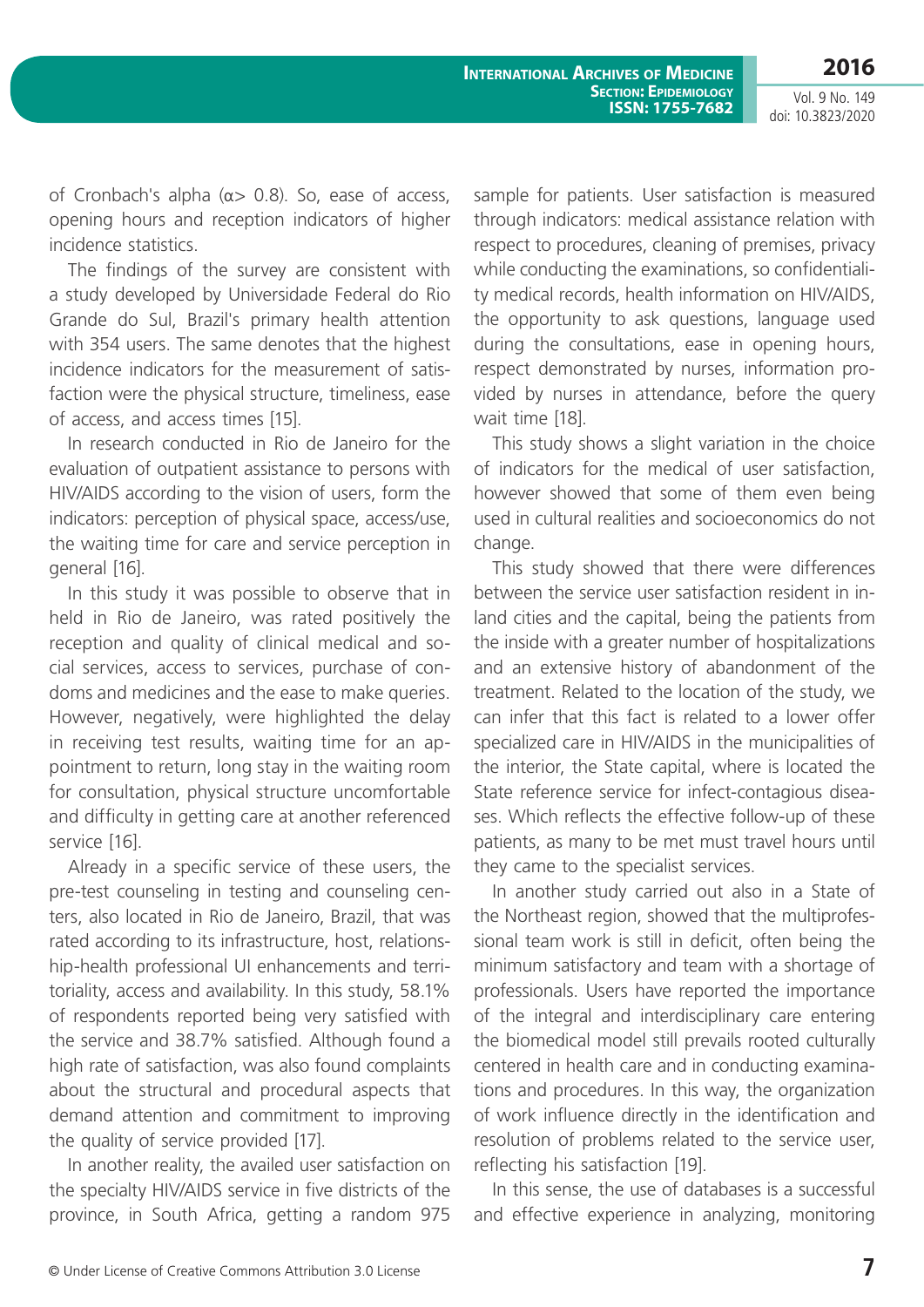Vol. 9 No. 149 doi: 10.3823/2020

**2016**

and presentation of the results of health services indicators in ambulatory, assisting in the implementation of process improvements and assistance results [20].

In General, surveys that seek to assess user satisfaction have high rates of satisfaction, as evidenced throughout the study, this phenomenon is termed as "high" fees and ends up compromising the validity of the studies, because it is hard to find a service with weaknesses, especially when it comes to services located in developing countries like Brazil. Authors ascribe this phenomenon to user difficulty in exhibiting negative reviews by feel grateful to the service [17].

However, even the user sending-if satisfied with the service provided, you can always be enhanced and improved, and the results as "unsatisfactory or inadequate" should be seen minutely as indicators relevant to the service [17].

### **Conclusions**

From the data obtained in this study one can note that the main indicators listed for satisfaction of users to outpatient service for people living with aids: way to availability of anti-retroviral drugs and laboratory tests, physical structure, respect for privacy, relationships, timing, chance to complain, quality of actions received support offered, communication, ease of access, attendance and reception schedules.

This study showed that when evaluated the satisfaction of care in service specializing in aids, are more satisfied with the care the users residing in the capital at the expense of residents in municipalities also.

This study can contribute to improving the assistance provided to users of the unit, as well as encouraging the use of lightweight technologies in the process of care. In this way, it implies that the measurement of satisfaction of users' health practices becomes an important indicator, and one of the most used to determine the health of a population and develop action strategies.

#### **References**

- **1.** Gomes AMT, Silva EMP, Oliveira DC. Social representations of AIDS and their quotidian interfaces for people living with HIV. Rev Latino-Am Enferm. 2011; 19(3):485- 92.
- **2.** Bonolo PF. Gender differences in non-adherence among Brazilian patients initiating antiretroviral therapy. Clinics [online]; 2013 [citado em 28 ago. 2015]; 68 (5): 612-20. Disponível em: [http://](http://www.scielo.br/pdf/clin/v68n5/1807-5932-clin-68-05-612.pdf) [www.scielo.br/pdf/clin/v68n5/1807-5932-clin-68-05-612.pdf](http://www.scielo.br/pdf/clin/v68n5/1807-5932-clin-68-05-612.pdf)
- **3.** UNAIDS. A ONU e a resposta à aids no Brasil. [Online]; [2013 ou 2014]. [Citado em 28 ago. 2015]. Disponível em: [http://](http://www.unaids.org.br/documentos/Aids%20by%20the%20numbersPORT.pdf) [www.unaids.org.br/documentos/Aids%20by%20the%20](http://www.unaids.org.br/documentos/Aids%20by%20the%20numbersPORT.pdf) [numbersPORT.pdf](http://www.unaids.org.br/documentos/Aids%20by%20the%20numbersPORT.pdf)
- **4.** Padoin SMM, Paula CC, Zuge SS, Langendorf, TF, Santos EEP, Primeira MR. Terapia antirretroviral del AIDS en adultos mayores de 50 años: prevalencia y clasificación de los no adherentes. Enfer. Glob. [Online]; 2013 [citado em 25 set 2015]; 12 (3): 68-76. Disponível em: [http://revistas.um.es/eglobal/article/](http://revistas.um.es/eglobal/article/view/151521/149821) [view/151521/149821](http://revistas.um.es/eglobal/article/view/151521/149821)
- **5.** Palmisano L, Vella S. A brief history of antiretroviral therapy of HIV infection: success and challenges. Ann Ist Super Sanita. 2011; 47(1):44-8.
- **6.** Tabachnick GB, Fidell LS. Using multivariate statistics. New York: HarperCollins. 1996.
- **7.** Fonseca MG, Szwarcwald CL, Bastos FI. Análise sociodemográfica da epidemia de AIDS no Brasil, 1989-1997. Rev Saúde Publica. 2010;36 (6):678-85.
- **8.** Milstein B, Homer J, Hirsch G. Analyzing national health reform strategies with a dynamic simulation model. Am J Public Health. 2010; 100(5):811-9.
- **9.** Ernesto AS. Usefulness of pharmacy dispensing records in the evaluation of adherence to antiretroviral therapy in Brazilian children and adolescents. Braz J Infect. Dis. 2012; 16 (4): 315-20.
- **10.** Paes NA, Silva CS, Figueiredo TMRM, Cardoso MAA, Lima JO. Satisfação dos usuários hipertensos com os serviços da rede de atenção primária no Brasil: um estudo de validação. Rev. Panam Salud Publica [online]; 2014 [citado em 28 ago. 2015]; 36 (2): 87-93. Disponível em: [http://www.scielosp.org/pdf/](http://www.scielosp.org/pdf/rpsp/v36n2/03.pdf) [rpsp/v36n2/03.pdf](http://www.scielosp.org/pdf/rpsp/v36n2/03.pdf)
- **11.** Rocha GM, Machado CJ, Acúrcio FA, Guimaraes MDC. Monitoring adherence to antiretroviral treatment in Brazil: an urgent challenge. Cad Saúde Pública. 2011; 27(1): 67-78.
- **12.** Steiner PA, Braga MCB, Steiner MTA. Hierarchy of Shopping Centers in the City of Curitiba, state of Paraná, Brazil. Int J Comput Sci Netw Secur. 2010; 10(5):198-207.